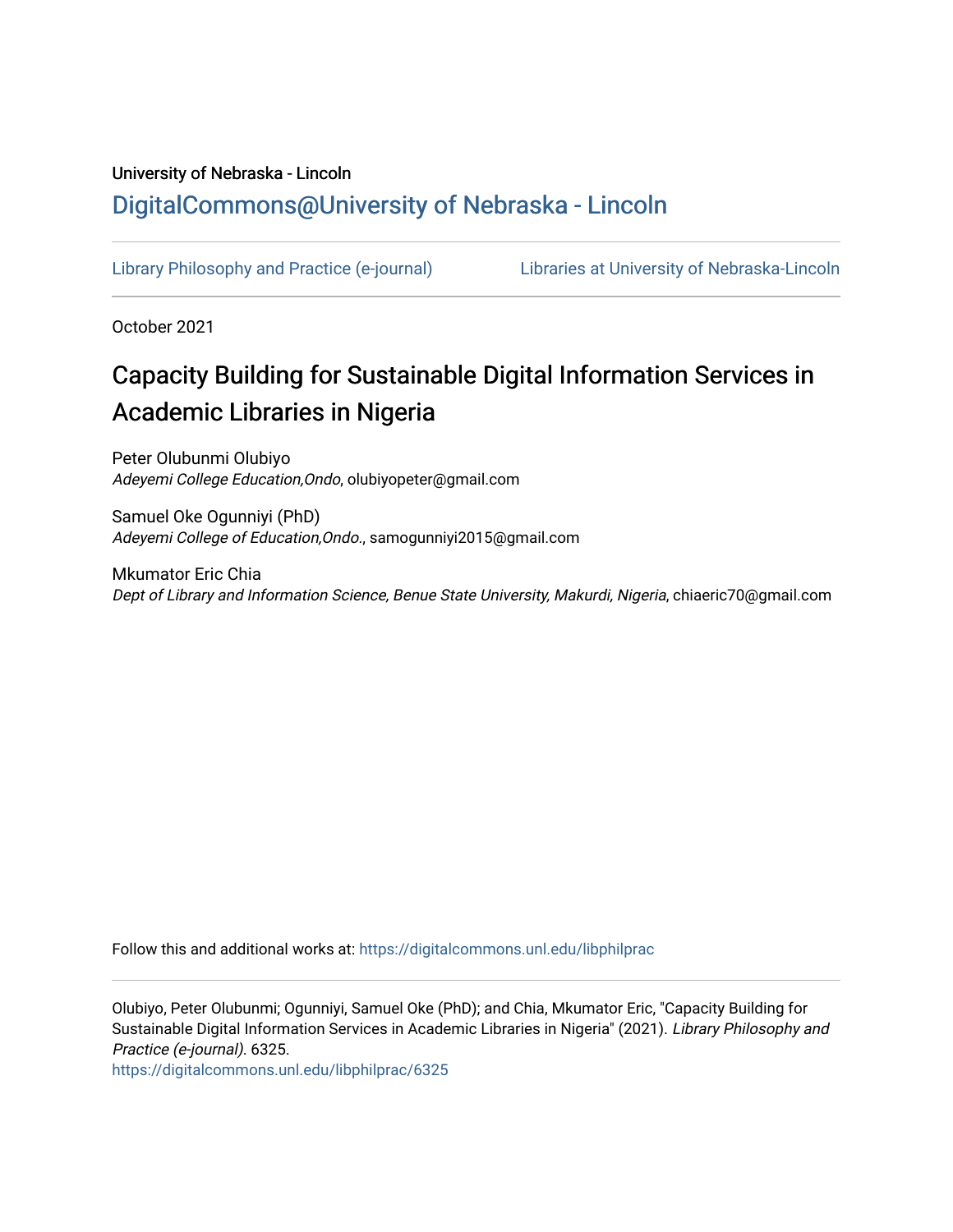# **Capacity Building for Sustainable Digital Information Services in Academic Libraries in Nigeria**

By

**Peter O. OLUBIYO,** 

College Library, Adeyemi College of Education, Ondo, Ondo State, Nigeria. [olubiyopeter@gmail.com](mailto:olubiyopeter@gmail.com), +2348166392038,

#### **Samuel Oke OGUNNIYI (PhD)**

College Library, Adeyemi College of Education, Ondo, Ondo State, Nigeria. [samogunniyi2015@gmail.com](mailto:samogunniyi2015@gmail.com) +2348060053878

#### **Mkumator Eric CHIA**

Department of Library and Information Science Benue State University, Makurdi, Nigeria +2347054452886, [chiaeric70@gmail.com](mailto:chiaeric70@gmail.com)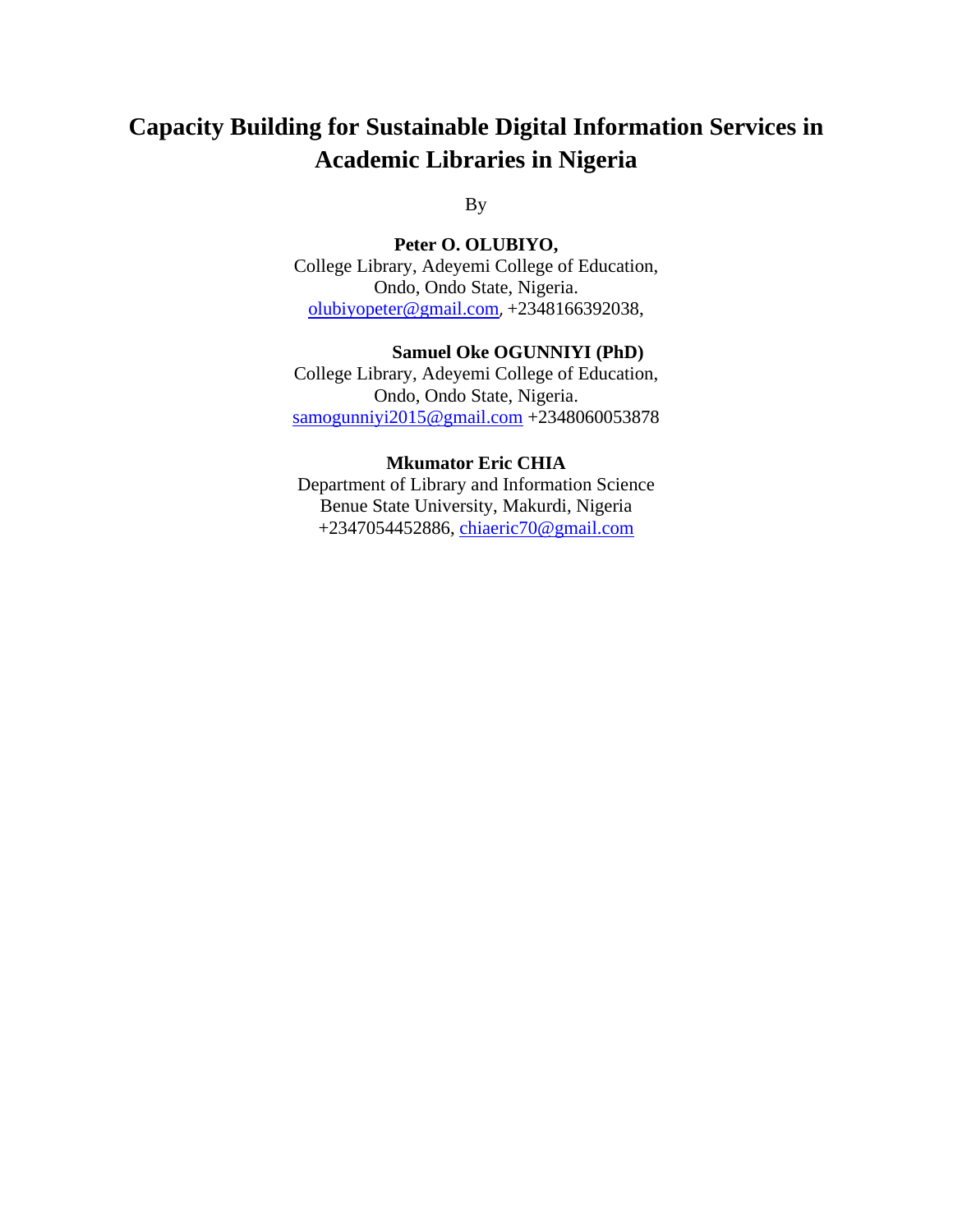# **Abstract**

*The paper is on capacity building for sustainable digital information services in academic libraries in Nigeria. Capacity building is termed as the building or the development of organization's facilities, equipment, provisions, features, amenities, infrastructures and resources (human and physical) to foster growth and expansion. As such, capacity building needs to be introduced in the library which includes the professional building of human resources (professional library staff and other para-professional workers) and material resources. To achieve this goal, education and trainings are given to the library staff for effective, efficient output and productivity. It can therefore be concluded that capacity building in academic libraries is very essential and crucial especially when considering the imperativeness of the services rendered by librarians for the general satisfaction of the intellectual quests of patron. The services must be rendered with ethics, principles and standard in order to maximize the output of the libraries. It can therefore be recommended that library staff should be trained and re-trained for the benefit of delivering a well-rounded service in the library. Also, resources should also be provided for the both junior and senior library staff in academic libraries to sustain the network of policy fulfilment in the organization.*

**Keywords: Capacity Building, Sustainable Digital Information Services, Academic Libraries, Nigeria**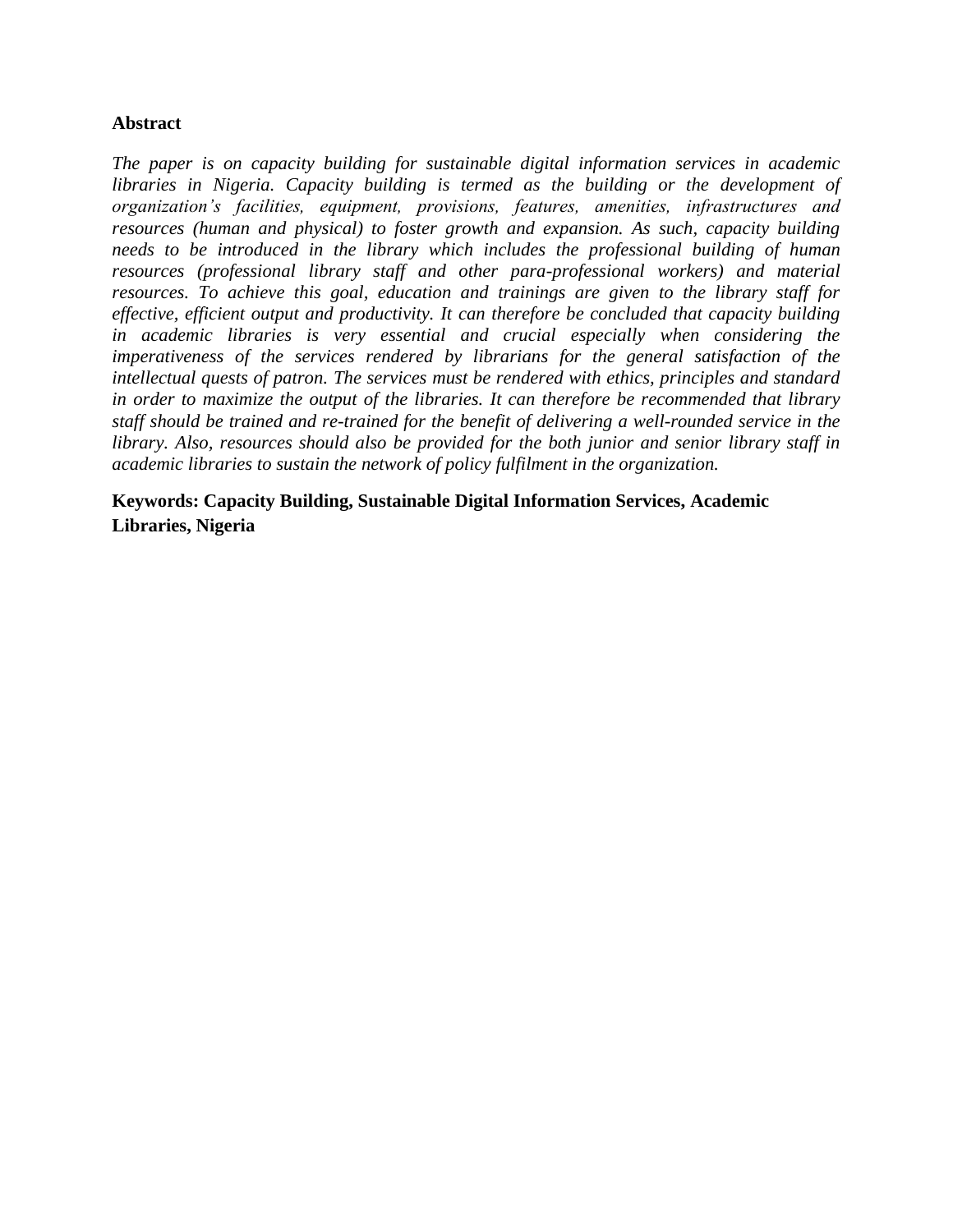## **Introduction**

Capacity building is a term used to refer to the building or the development of organization's facilities, equipment, provisions, features, amenities, infrastructures and resources (human and physical) to foster growth and expansion. In library of the  $21<sup>st</sup>$  century, information resources are both in print and non print. Printed and Non printed materials are physical and electronic stocks carefully selected and acquired to satisfy users' information needs.

With the explosion of information and the popularity of the internet, librarians have faced new challenges to look for new ways to meet the users' demands and expectations. The need to bring information to various users has encouraged the creation of many innovative services through linking new technology with traditional library information services (Chunli and Jinmin 2011). As such, capacity building needs to be introduced in the library which includes the professional building of human resources (professional library staff and other para-professional workers) and material resources. To achieve this goal, education and trainings are given to the library staff for effective, efficient output and productivity. Thus, librarians and other supportive staff are equipped to render a profitable service to users who often find that most of the information they search for through the internet overlap or are irrelevant to what they want. They don't know how to choose the right one in the information sea, thus, it is the training of the librarians that give help to integrate the culture of library use into their system (Chunli and Jinmin 2011). It can be therefore discovered that capacity building can sustain digital information services rendered by librarians in libraries especially academic libraries.

Academic libraries have various kinds of policies as regard the use of their digital resources. The use of digital resources varies according to the level of the availability of the equipment, literacy skill (trainings) and competences, awareness and accessibility. But generally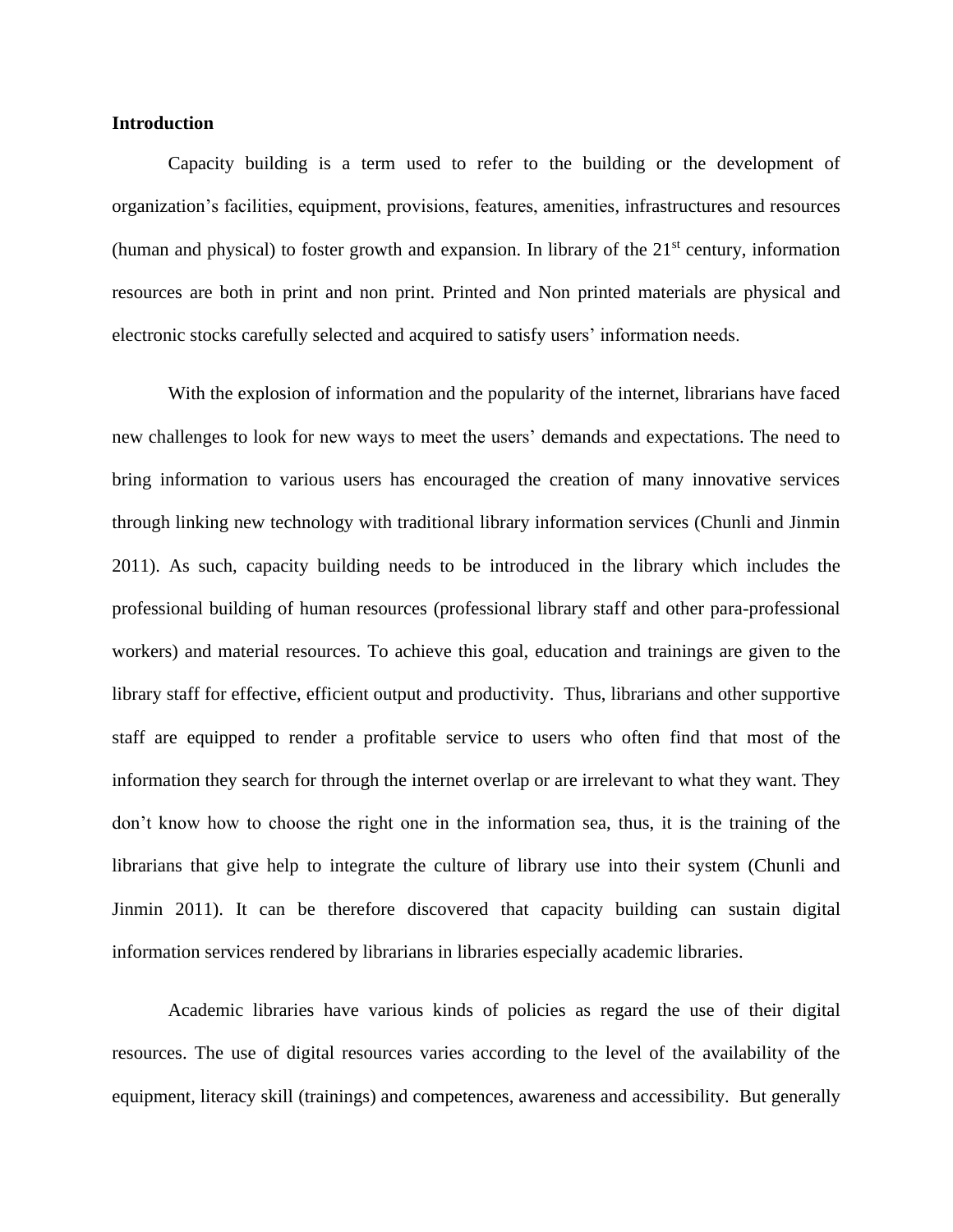most university libraries operate according to the same pattern. Some libraries charge users on the use of internet others make it free. In the era of accessing Online Public Access Catalogue (OPAC) it is generally free in all academics libraries because it serves as the access to the library stocks or holdings. In order to solve the problem of digital information services, a new technology of push is put to use in library. Its aim is to transform service mode of 'users-look for-information' into' information-look for- users through the operations of the librarians'. Through this operation, information will be delivered to users timely. Users may get the new information issued from the website without visiting library every time (Chunli and Jinmin 2011).

#### **Academic Libraries**

Academic libraries are repository institution where information stocks are properly and systematically selected, acquired, organized, synthesized and disseminated. In academic libraries, users have diverse requests with the aim of being satisfied. Users come to the library to read, consult reference sources, ask for directory, loan materials and so on. No librarian can satisfy all these needs without being adequately trained and certified. Capacity building helps to update the library staff to be able to meet the users need adequately. No capacity building, no service! It can therefore be deduced that staff in the library need to be trained and re-trained for the purpose of supporting to realize the institution's objectives- teaching, learning and research. Devi & Singh, (2004) in Nwabueze and Urhiewhu (2015) opined that the major function of libraries, irrespective of type, is to provide the right materials (resources in all formats) to meet the information needs of users. A university library aims at serving students and researchers at all levels, hence, librarians must be ready to acquire and make available necessary databases for teaching and research for the university communities. Rosenberg (2005) in Nwabueze and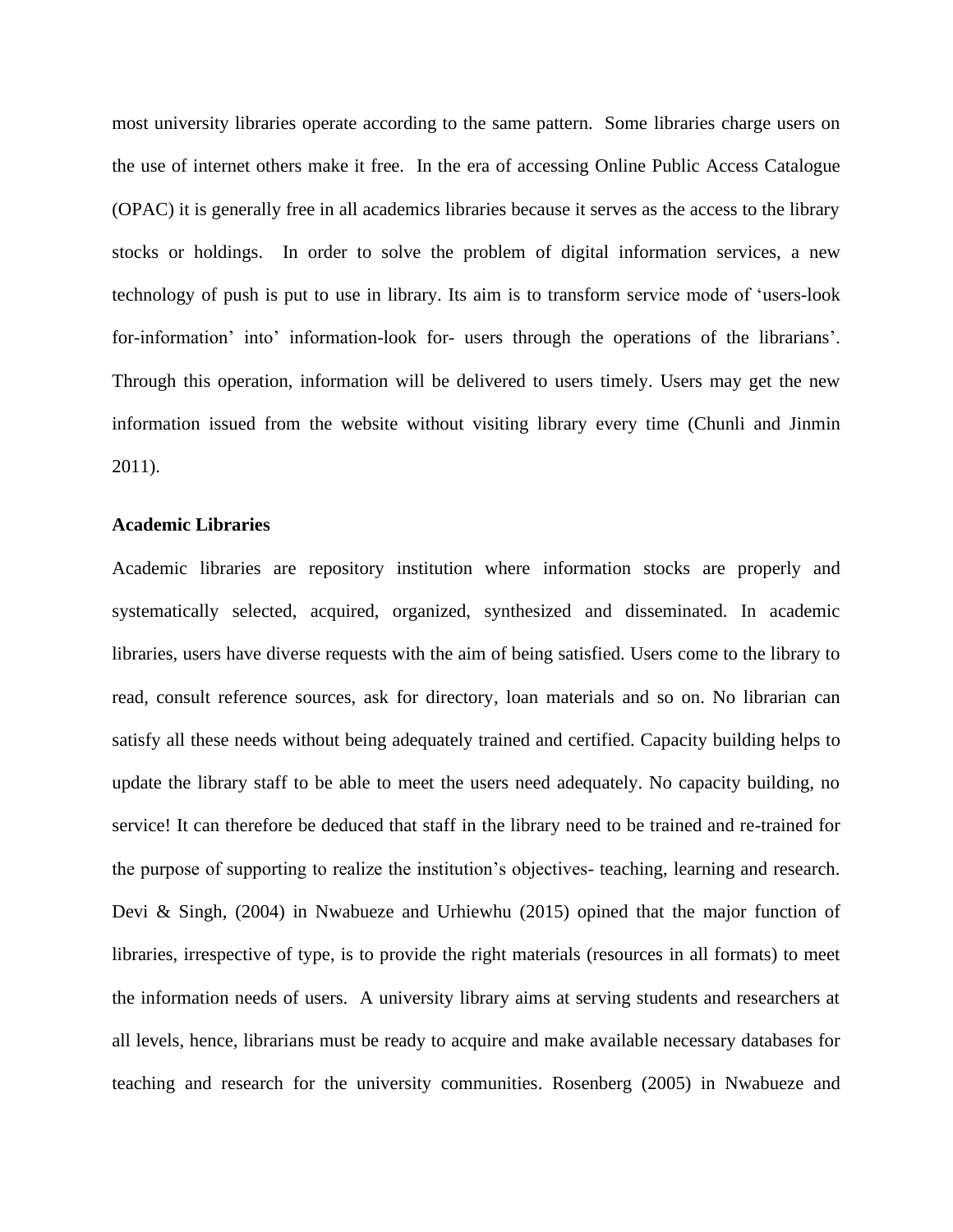Urhiewhu (2015) noted that these services are made available frequently over the Internet so that users can access electronic materials remotely. This refers to e-services which most libraries are trying to embrace in the digital environment. Rosenberg further stated that as libraries embrace the digital environment, their most crucial role is not that of providing e-resources, but of establishing services that facilitate access to available information.

#### **Digital Information Services**

Academic libraries provide a number of services in digital form. Students, researchers and faculties always appreciate these services as they assist them in studies and research. The increasing commitment for building-up network-enabled digitized collections in academic libraries has brought about the installation of fiber optics-based Campus –LAN connected to Mbps VSNL Radio Link enabling faster access to the Internet for the entire academic community. The availability of high-speed Internet connection has led to launching of a number of sponsored and non-sponsored project for building network –enabled digitized collections within the framework of virtual library and information services in academic libraries. The Library has adopted a multi-pronged strategy to embark upon the digital world (Bhattacharya, Siddiquee, Jha and Khan, n.d).

Users ICT skills are gotten from librarians' impartation of skill which determine to a considerable extent the rate at which the digital services are being explored. The use of these facilities such as computers, CD-ROM, internet, slides, digital multimedia, video / VCD machine etc involve various methods which include systematized feedback system, computer based operation / network, video conferencing and audio conferencing internet / worldwide websites and computers assisted instruction. However, students, staff and the librarians will not perform well if there is no official training (capacity building). The library professionals, as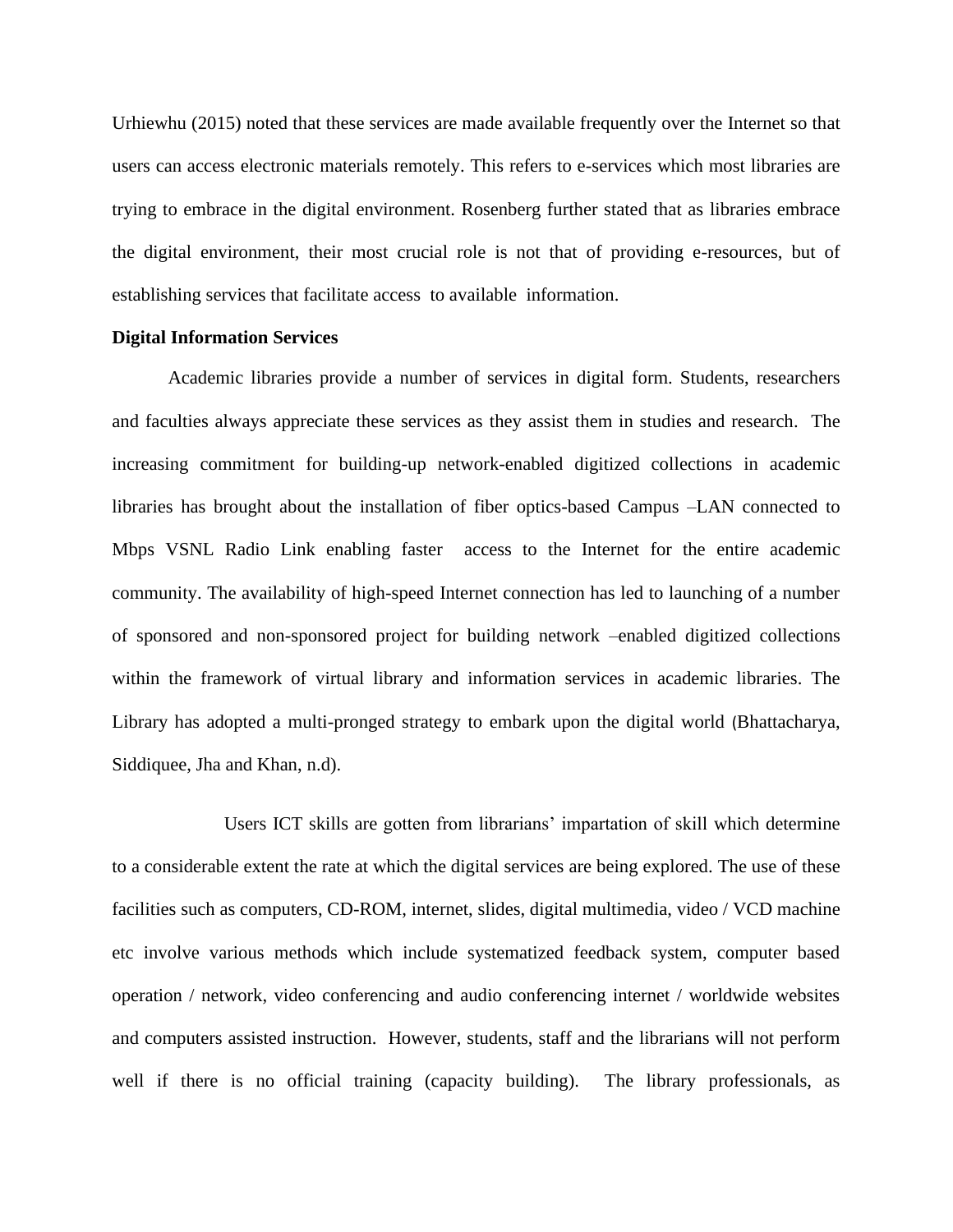intermediaries, have to be trained, to cope with the knowledge explosion which is a result of information technology (IT) and high expectation of users (Edem, 2007).

Digital information services therefore can be described as the totality of e-services rendered to users. It involves the use of electronic mail to communicate users on the available library services and resources. It is amongst the most complex and advanced form of information services. It comes with unique challenges and opportunities because of many diverse equipment involving collaborative support, rapid access, highly interactive interfaces, digital document imaging, distributed database management, hypertext, information retrieval, enforcement of intellectual property rights, integration of multimedia information services, management of multilingual collection, information mining, electronic reference service, electronic document delivery and selective dissemination of information. As such deployment of digital information services require integration of several information technologies (Bhattacharya, Siddiquee, Jha and Khan, n.d)

Digital Information Service (DIS) provides the following functions in academic libraries:

- (i) Provide access to a very large information collection(s);
- (ii) Support multi-media content;
- (iii) Network accessible;
- (iv) Provide user friendly interface;
- (v) Unique referencing of digital objects;
- (vi) Enable 'links' representations to local/external objects (hypertext);
- (vii) Support advised search and retrieval;
- (viii) Information available for a very long time;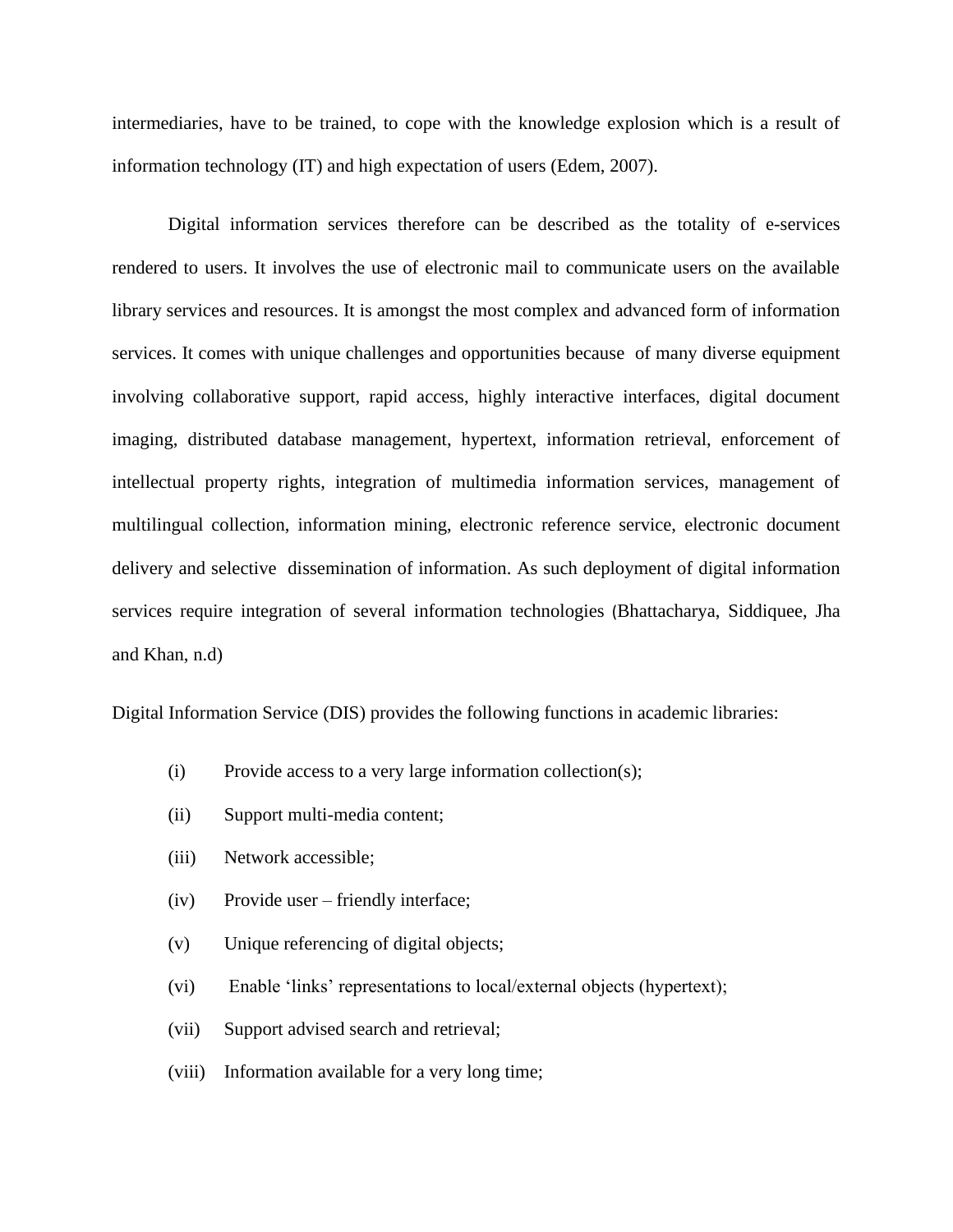- (ix) Also supports traditional library mission of collection development, organization, access and preservation of information;
- (x) Support editing, publishing, annotation and integration of information;

(Bhattacharya, Siddiquee, Jha and Khan, n.d)

#### **Promoting Capacity Building for Sustainable Digital Information Services**

The organisation, preserving, collecting, maintaining and circulation of digital resources of knowledge involves managing and recruiting the staff members, managing fund and overall functions of the library. For instance, from the career backgrounds of those who use virtual information desk, it is concluded that the students, teachers (professors) and researchers account for the majority, which means that the main target group of the virtual reference service users are those with teaching and researching needs, while less of industrial or entertaining needs use these services.

According to Enikanselu and Oyende (2009) in Efosa-Isibor (2018) capacity building can be promoted to sustain digital information services when the degree of both human and nonhuman resources of an organisation is strategically positioned. It is also the degree of complexity in a library whereby librarians, library officers, library assistants, porters, support staff, information resources and non-information resources are well placed in order to facilitate effective service delivery.

# **Challenges to Digital Information Services**

The importance of capacity building and need for continuous professional development for library and information science professionals in academic libraries is paramount. The changing dynamics in higher education, information and communication technologies and the shift in the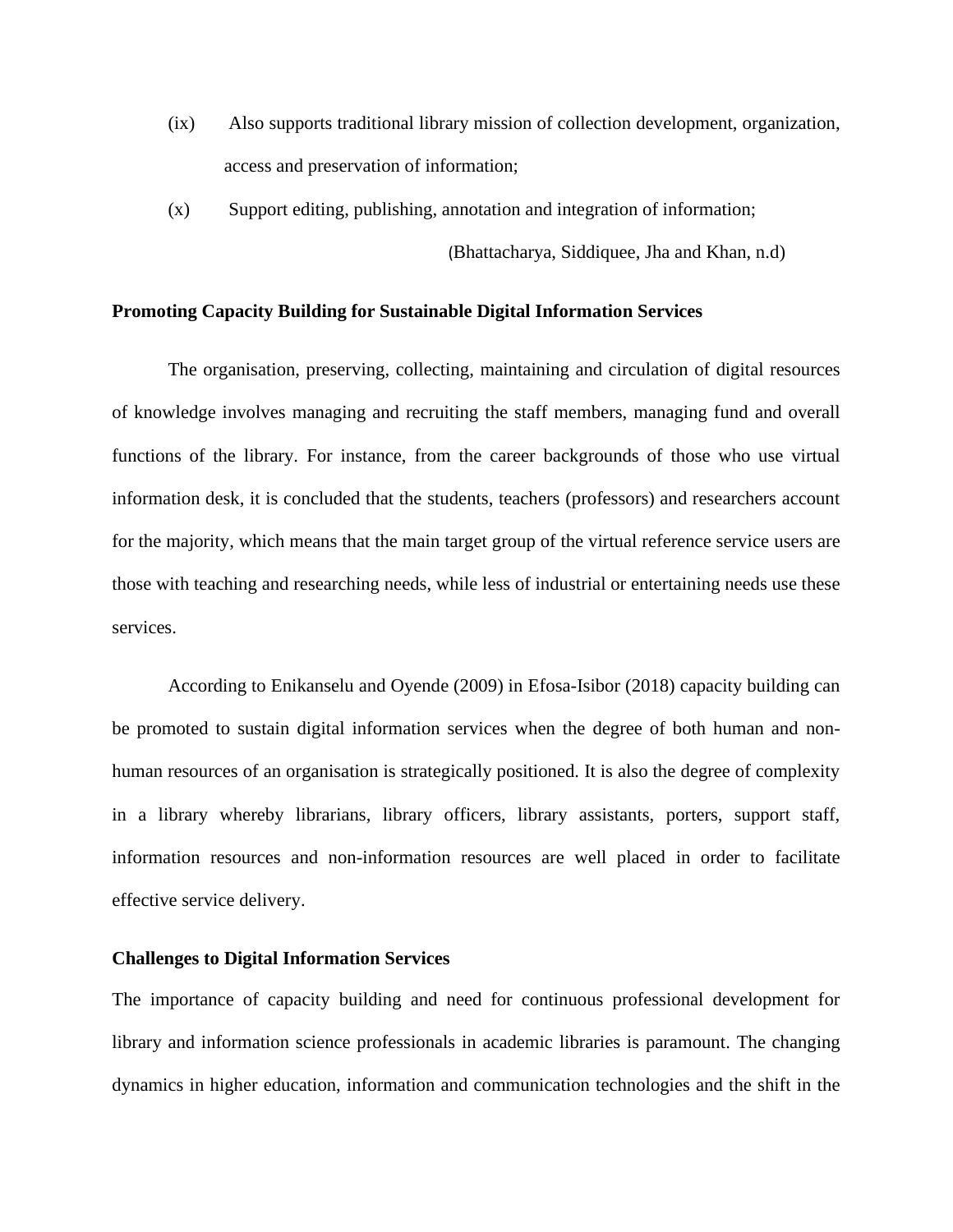learning landscape has led to more demands for skills and competencies of library and information professionals. The need for training is more urgent than before. If academic libraries are to remain relevant in the 21st Century, they need to constantly adapt and have professional staff who are able to cope with such rapidly changing environments enabling them to deliver resources and services efficiently and effectively. There is therefore the need of the importance of capacitating staff in academic libraries (Tsekea, 2021). Training was found to be the core element towards attaining capacity building. Other approaches found to enhance capacity building were mentoring, coaching and exchanges (Mosala, 2000). However, there are challenges to digital information services in academic libraries. According to Bhattacharya, Siddiquee, Jha and Khan, (n.d) the challenges of Digital Information Services in the library are:

#### **Protecting the intellectual property rights**

A major administrative challenge is in complying with copyright and intellectual property rights issues. The library authorities, have to discuss seriously with publishers on this aspect in order to evolve some mechanism profitable to both users, publishers as well as authors. Users may be charged for each access, downloading from servers and/or each kind of digital library collection. This would provide revenue for publishers, authors and libraries; (ii) security aspect- security aspect is the most pressing challenge of digital information service. Piracy of database, viral invasion, parallel satellite networking stress are some of the issues of digital libraries that are confronted as a way of routine.(iii) Lack of Expertise- Not too many vendor/experts are available in the country and abroad as well. Overseas vendors charge too much and are also reluctant to import techniques/technology; (iv) Technophobe – In general, some people do, however, fear any upcoming technology. Individuals may have several reasons for not using the new technology.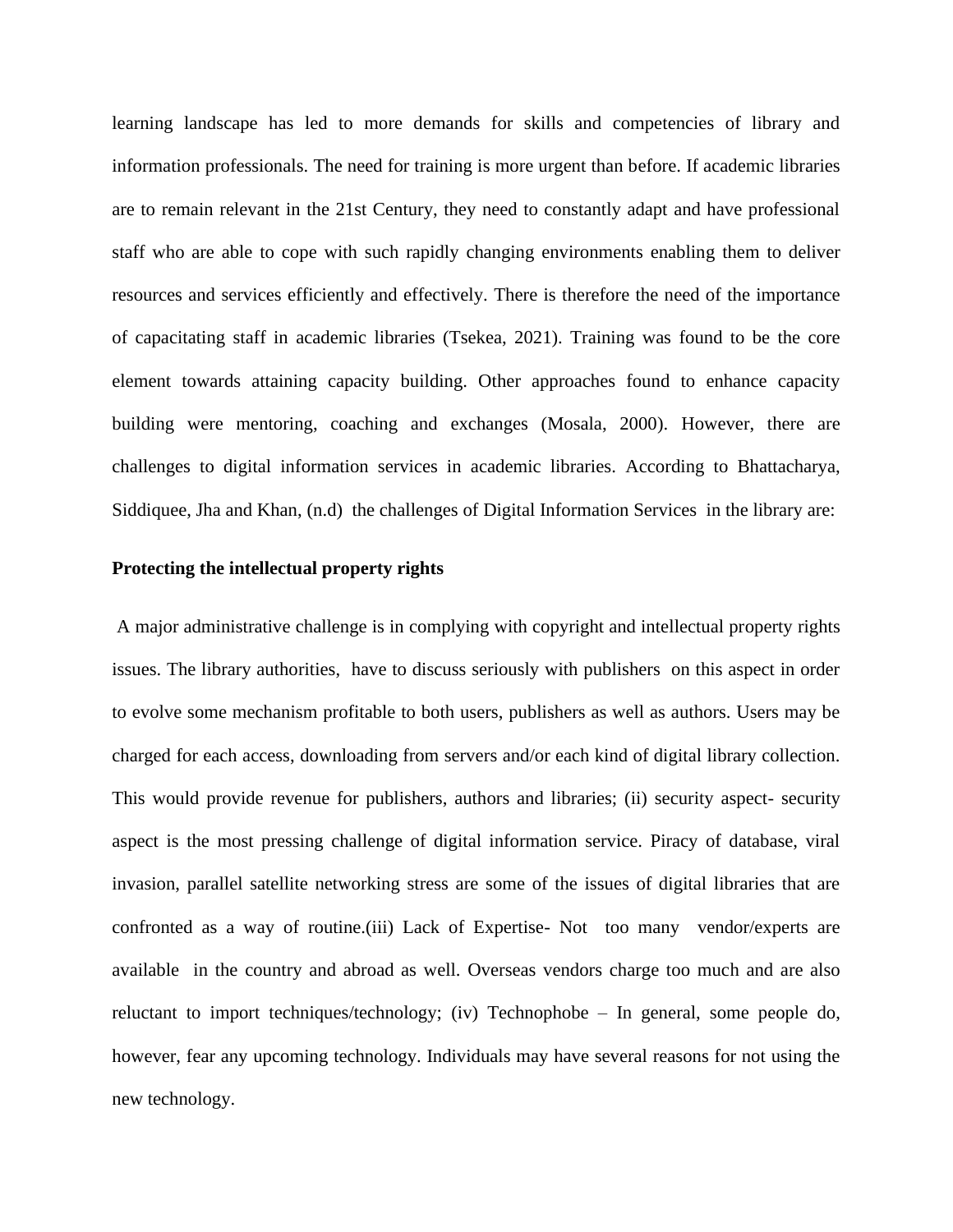#### **Right Management and Access Control in Digital Library:**

A true digital library not only requires an organized collection of online digitized contents, it also requires that the contents be accessed and distributed as widely as possible to legitimate users around the globe. Distribution does not mean just onsite access, it also means allowing access to authenticated members of the subscribing organization regardless of their physical location. Server- side software are now available that allows a server to be configured to distribute information with or without right management. Most vendors of online digital contents supports password authentication to their products. Many others like ScienceDirect, IEEE, Link Information Services, AIP support IP address authentication as well as password support. However, a few have (i.e., Proquest Direct) adopted technologies that allow secure access to vendor's server from legitimate patrons who are not on an institutional LAN.

#### **Bandwidth problem:**

Digital libraries are multimedia products incorporating structured text, sound, graphics, pictures, photographs, video clips, etc. which require intensive use of bandwidth. The developing countries, as such have restrictions of bandwidth available to them. Moreover, the "last mile problem" that every user has in every country is much more intense in developing countries like Nigeria. Moreover, increased use of network for transferring data by more people would increase the load on network traffic. This is further compounded by the size transferred if it include fulltext multimedia document. While simple text takes up only a small amount of space, pictures and graphics take up more, video and sound files are really space-hungry demanding much more space transmission time. Successful implementation of digital library would, therefore, require concerted movement to raise National Information Infrastructure (NII) in different countries for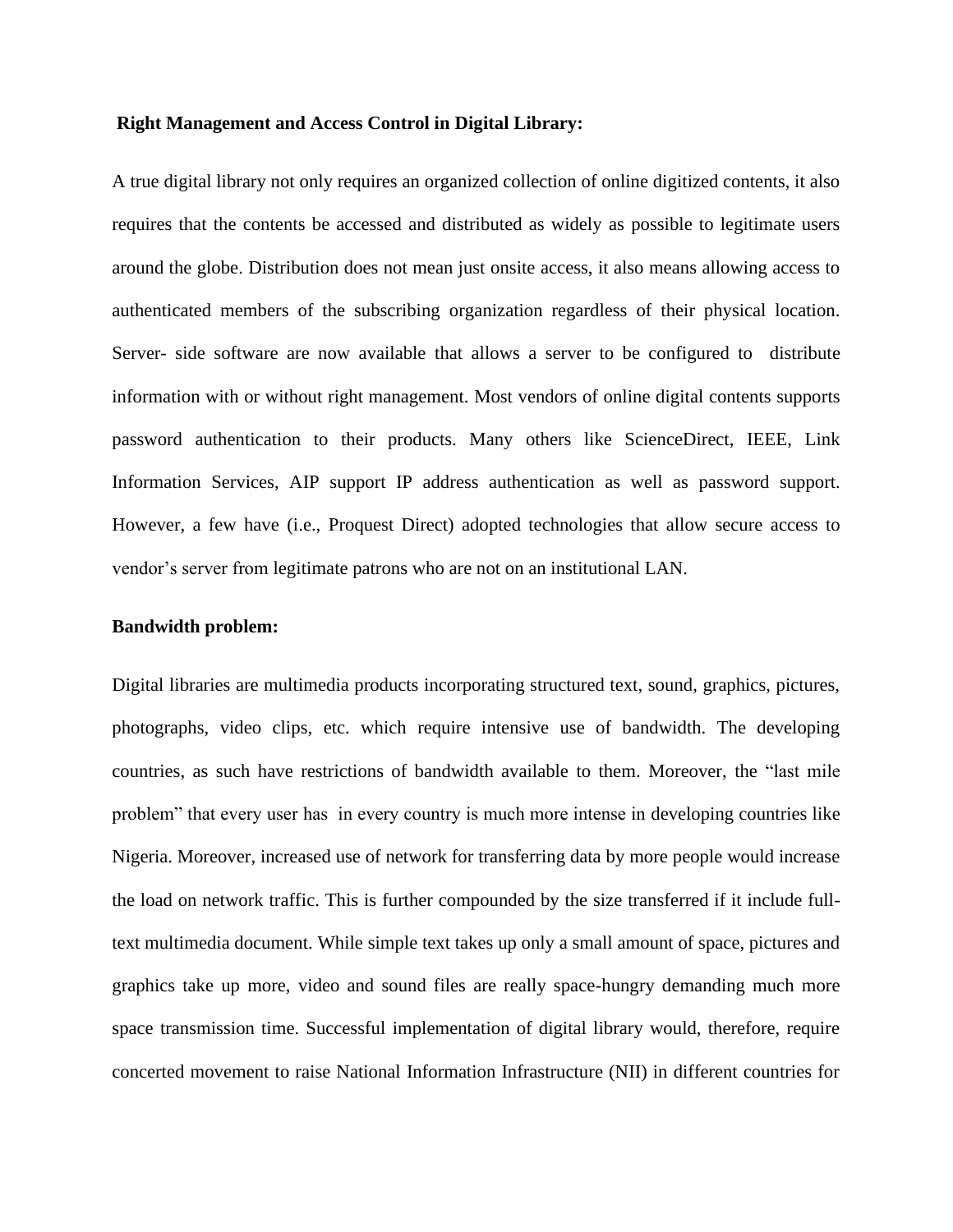increased bandwidth, speed and accessibility to provide necessary inputs for growth and development of digital library. These high-speed transmission rates and increased bandwidth would accommodate image-rich, multimedia-based digital library of future. The combination of digital technology and national infrastructure would provide instant access to stored information that something was unthinkable just a few years ago.

#### **Interoperability in Digital Information Services**

Interoperability is a critical problem in the network environment with increase in number of diverse computer systems, software applications, information resources and users. It is particularly more important in a digital library implementation given the fact that digital conversion activities are distributed amongst libraries that held traditional print –based resources and the digitized information is to be made accessible universally. Collaboration amongst participants is, therefore necessary in order to adopt a framework for achieving suitable level of information sharing.

#### **Preservation problems**

Digital technologies present a preservation solution for the documents in the libraries with increased access to digitized documents over the electronic networks. However, digital technology as well as all other associated Internet and web technologies are in a continuous flux of change. New Standards and protocols are being defined on a regular basis for file formats, compression techniques, hardware components, network interfaces, storage media and devices etc. The digital librarian should be aware of constant threat of "techno-obsolescence" and transitory standards. Magnetic and optical discs as a physical media are reengineered to store more and more data. We are already witnessing phasing out of one of the most popular and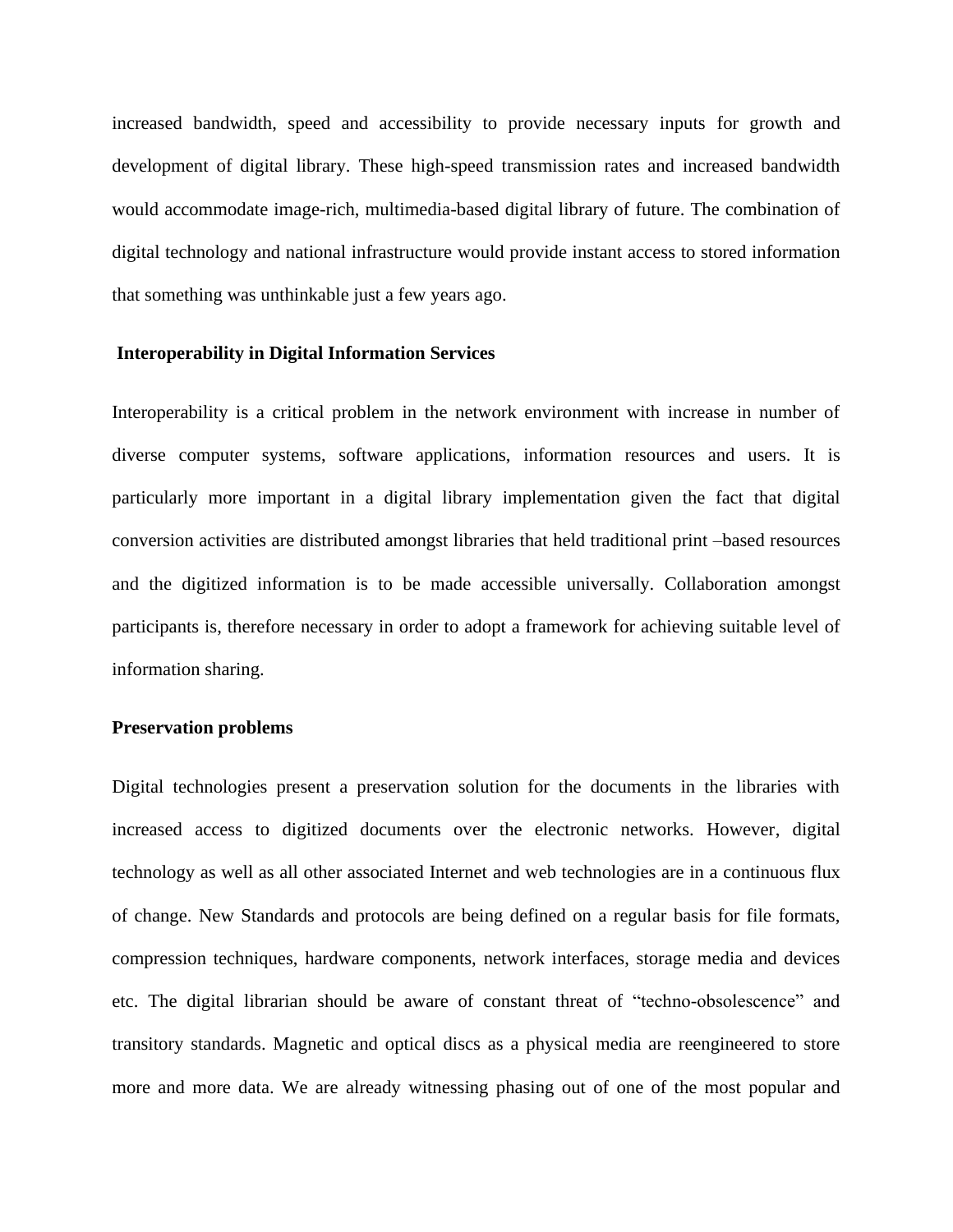wisely used optical storage media, i.e., CD ROMs. There is a constant threat to backward compatibility for the products that were used in the past. Digital images will have to be constantly migrated and be converted to new formats computing devices, storage media and software to ensure that valuable digital objects are not left behind in obsolete system which will eventually break down rendering data in accessible. The initial conversion of printed–text into digital objects is not only expensive; it would also necessitate diversion of manpower and resources into constant re-invention of wheels in terms of migration of digital resources.

### **Conclusion and Recommendations**

It can be concluded that capacity building in academic libraries is very essential and crucial especially when considering the imperativeness of the services rendered by librarian for the general satisfaction of the intellectual quests of patron. The services must be rendered with ethics, principles and standard in order to maximize the output of the libraries.

It can therefore be recommended that library staff should be trained and re-trained for the benefit of delivering a well-rounded service in the library. Also, resources should also be provided for the both junior and senior library staff in academic libraries to sustain the network of policy in the organization.